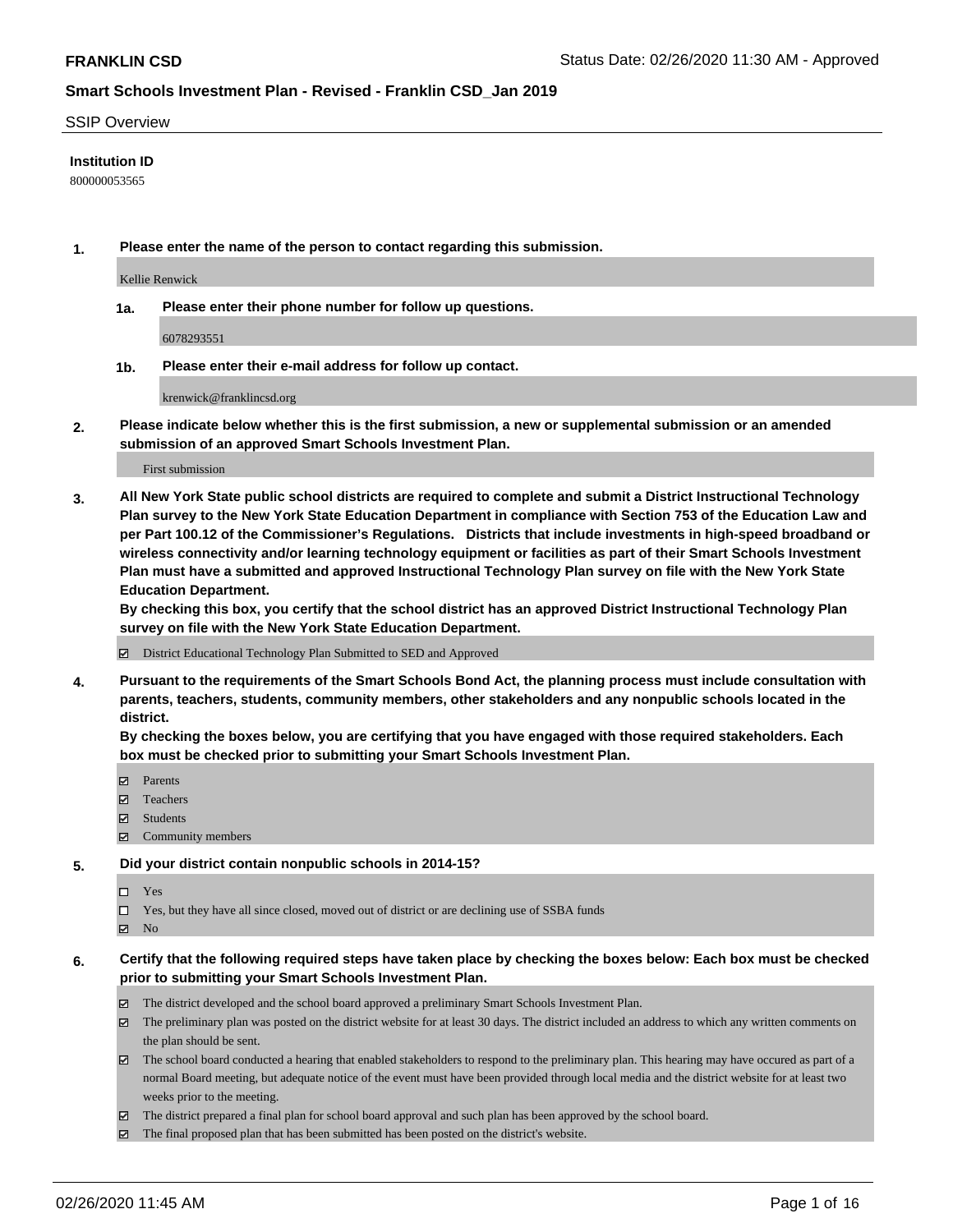SSIP Overview

**6a. Please upload the proposed Smart Schools Investment Plan (SSIP) that was posted on the district's website, along with any supporting materials. Note that this should be different than your recently submitted Educational Technology Survey. The Final SSIP, as approved by the School Board, should also be posted on the website and remain there during the course of the projects contained therein.**

SSIP\_updated plan\_ Jan 2019.pdf

**6b. Enter the webpage address where the final Smart Schools Investment Plan is posted. The Plan should remain posted for the life of the included projects.**

www.franklincsd.org

**7. Please enter an estimate of the total number of students and staff that will benefit from this Smart Schools Investment Plan based on the cumulative projects submitted to date.**

375

**8. An LEA/School District may partner with one or more other LEA/School Districts to form a consortium to pool Smart Schools Bond Act funds for a project that meets all other Smart School Bond Act requirements. Each school district participating in the consortium will need to file an approved Smart Schools Investment Plan for the project and submit a signed Memorandum of Understanding that sets forth the details of the consortium including the roles of each respective district.**

 $\Box$  The district plans to participate in a consortium to partner with other school district(s) to implement a Smart Schools project.

## **9. Please enter the name and 6-digit SED Code for each LEA/School District participating in the Consortium.**

| Partner LEA/District | <b>ISED BEDS Code</b> |
|----------------------|-----------------------|
| (No Response)        | (No Response)         |

## **10. Please upload a signed Memorandum of Understanding with all of the participating Consortium partners.**

(No Response)

**11. Your district's Smart Schools Bond Act Allocation is:**

\$337,323

#### **12. Final 2014-15 BEDS Enrollment to calculate Nonpublic Sharing Requirement**

|            | Public Enrollment | Nonpublic Enrollment | Total Enrollment | I Nonpublic Percentage |
|------------|-------------------|----------------------|------------------|------------------------|
| Enrollment | 262               |                      | 262.00           | 0.00                   |

**13. This table compares each category budget total, as entered in that category's page, to the total expenditures listed in the category's expenditure table. Any discrepancies between the two must be resolved before submission.**

|                                          | Sub-Allocations | <b>Expenditure Totals</b> | <b>Difference</b> |
|------------------------------------------|-----------------|---------------------------|-------------------|
| <b>School Connectivity</b>               | 0.00            | 0.00                      | 0.00              |
| Connectivity Projects for<br>Communities | 0.00            | 0.00                      | 0.00              |
| Classroom Technology                     | 0.00            | 0.00                      | 0.00              |
| Pre-Kindergarten Classrooms              | 0.00            | 0.00                      | 0.00              |
| Replace Transportable<br>Classrooms      | 0.00            | 0.00                      | 0.00              |
| High-Tech Security Features              | 337,323.00      | 337,323.00                | 0.00              |
| Nonpublic Loan                           | 0.00            | 0.00                      | 0.00              |
| Totals:                                  |                 |                           |                   |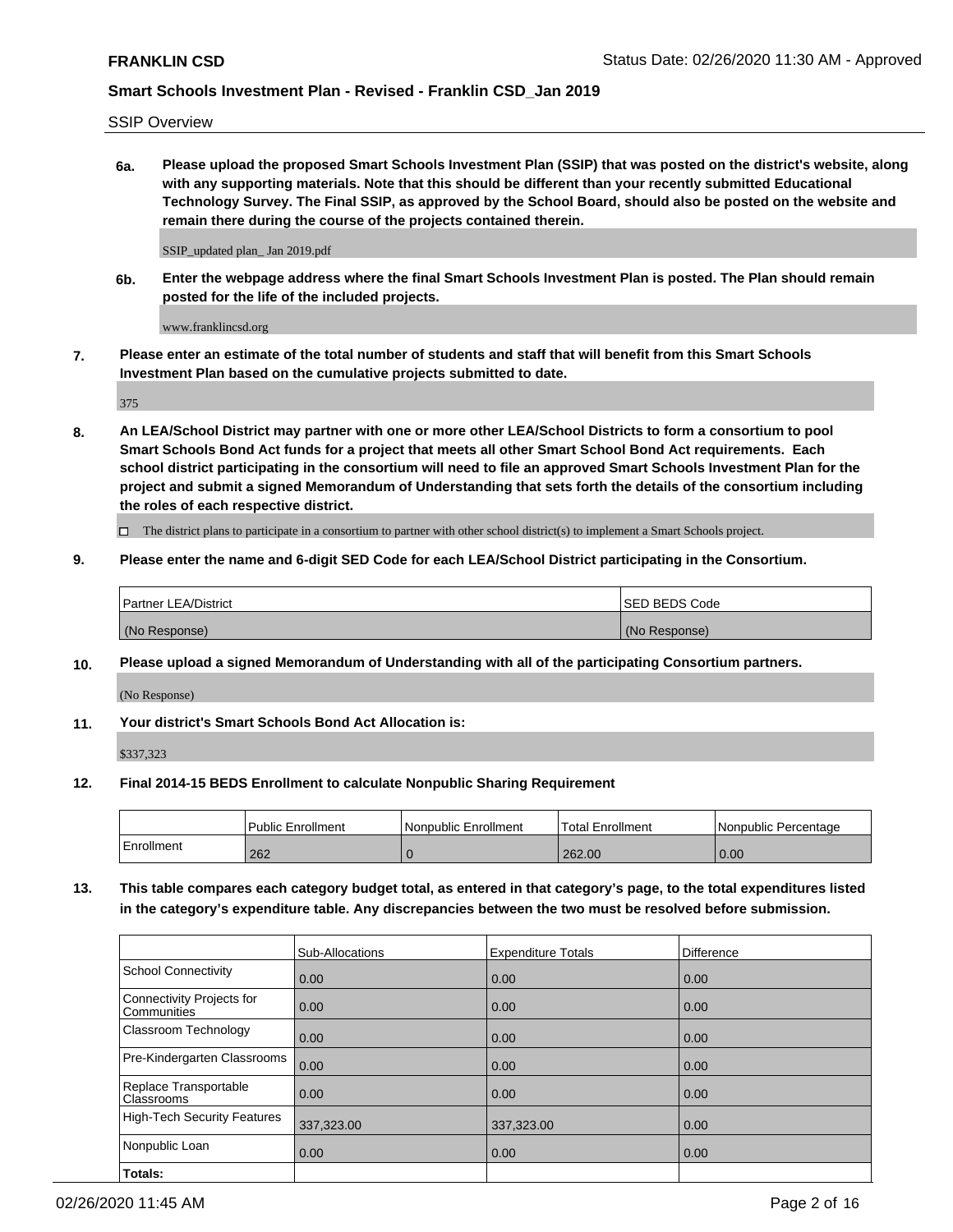SSIP Overview

| <b>Sub-Allocations</b> | Expenditure Totals | Difference |
|------------------------|--------------------|------------|
| 337,323                | 337,323            | 0          |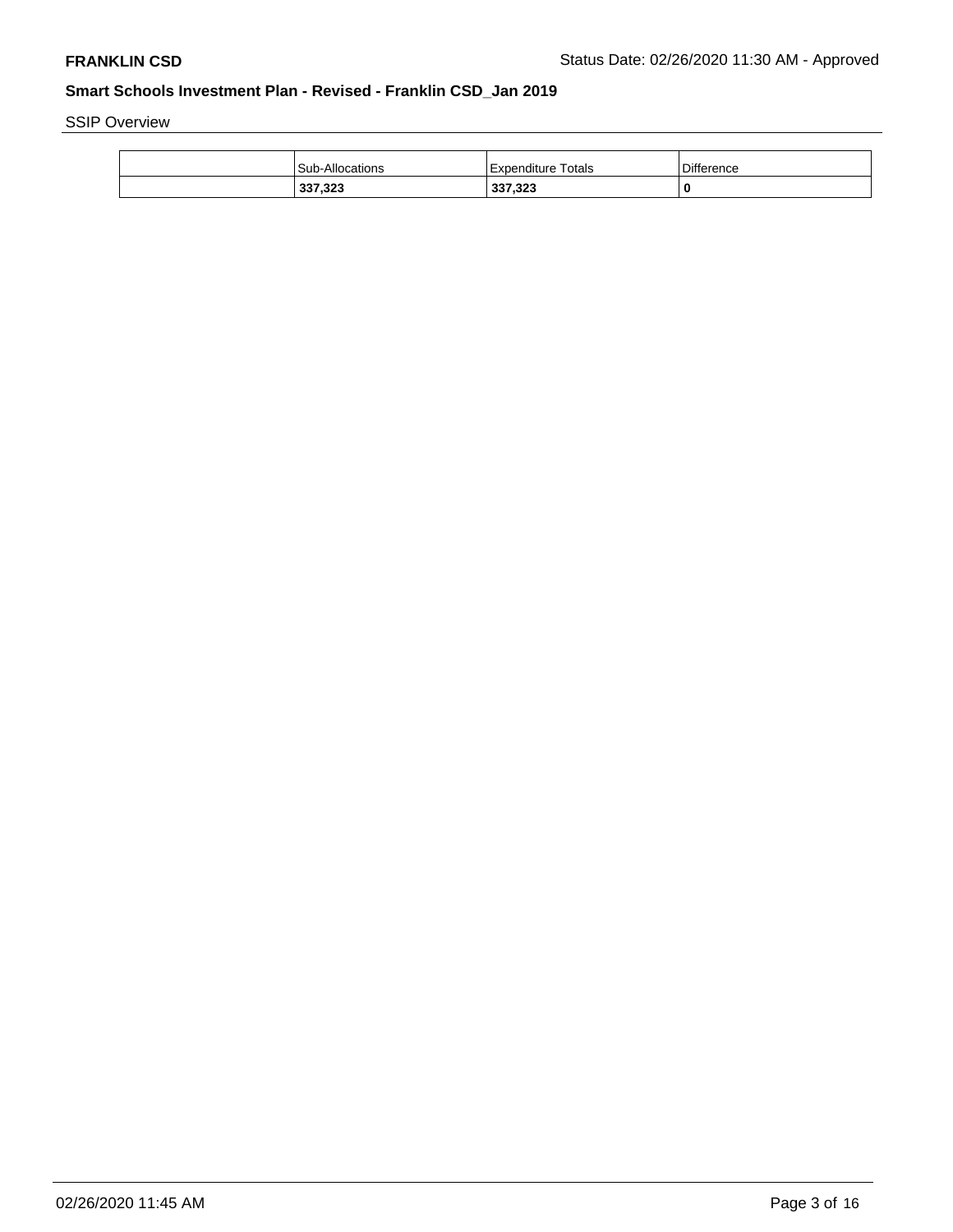School Connectivity

- **1. In order for students and faculty to receive the maximum benefit from the technology made available under the Smart Schools Bond Act, their school buildings must possess sufficient connectivity infrastructure to ensure that devices can be used during the school day. Smart Schools Investment Plans must demonstrate that:**
	- **• sufficient infrastructure that meets the Federal Communications Commission's 100 Mbps per 1,000 students standard currently exists in the buildings where new devices will be deployed, or**
	- **• is a planned use of a portion of Smart Schools Bond Act funds, or**
	- **• is under development through another funding source.**

**Smart Schools Bond Act funds used for technology infrastructure or classroom technology investments must increase the number of school buildings that meet or exceed the minimum speed standard of 100 Mbps per 1,000 students and staff within 12 months. This standard may be met on either a contracted 24/7 firm service or a "burstable" capability. If the standard is met under the burstable criteria, it must be:**

**1. Specifically codified in a service contract with a provider, and**

**2. Guaranteed to be available to all students and devices as needed, particularly during periods of high demand, such as computer-based testing (CBT) periods.**

**Please describe how your district already meets or is planning to meet this standard within 12 months of plan submission.**

(No Response)

**1a. If a district believes that it will be impossible to meet this standard within 12 months, it may apply for a waiver of this requirement, as described on the Smart Schools website. The waiver must be filed and approved by SED prior to submitting this survey.**

 $\Box$  By checking this box, you are certifying that the school district has an approved waiver of this requirement on file with the New York State Education Department.

**2. Connectivity Speed Calculator (Required). If the district currently meets the required speed, enter "Currently Met" in the last box: Expected Date When Required Speed Will be Met.**

|                  | l Number of     | Required Speed | Current Speed in | Expected Speed | Expected Date                        |
|------------------|-----------------|----------------|------------------|----------------|--------------------------------------|
|                  | <b>Students</b> | In Mbps        | <b>Mbps</b>      | to be Attained | When Required                        |
|                  |                 |                |                  |                | Within 12 Months 1Speed Will be Met1 |
| Calculated Speed | (No Response)   | 0.00           | (No Response)    | (No Response)  | l (No Response)                      |

**3. Describe how you intend to use Smart Schools Bond Act funds for high-speed broadband and/or wireless connectivity projects in school buildings.**

(No Response)

**4. Describe the linkage between the district's District Instructional Technology Plan and how the proposed projects will improve teaching and learning. (There should be a link between your response to this question and your responses to Question 1 in Section IV - NYSED Initiatives Alignment: "Explain how the district use of instructional technology will serve as a part of a comprehensive and sustained effort to support rigorous academic standards attainment and performance improvement for students."** 

**Your answer should also align with your answers to the questions in Section II - Strategic Technology Planning and the associated Action Steps in Section III - Action Plan.)**

(No Response)

**5. If the district wishes to have students and staff access the Internet from wireless devices within the school building, or in close proximity to it, it must first ensure that it has a robust Wi-Fi network in place that has sufficient bandwidth to meet user demand.**

**Please describe how you have quantified this demand and how you plan to meet this demand.**

(No Response)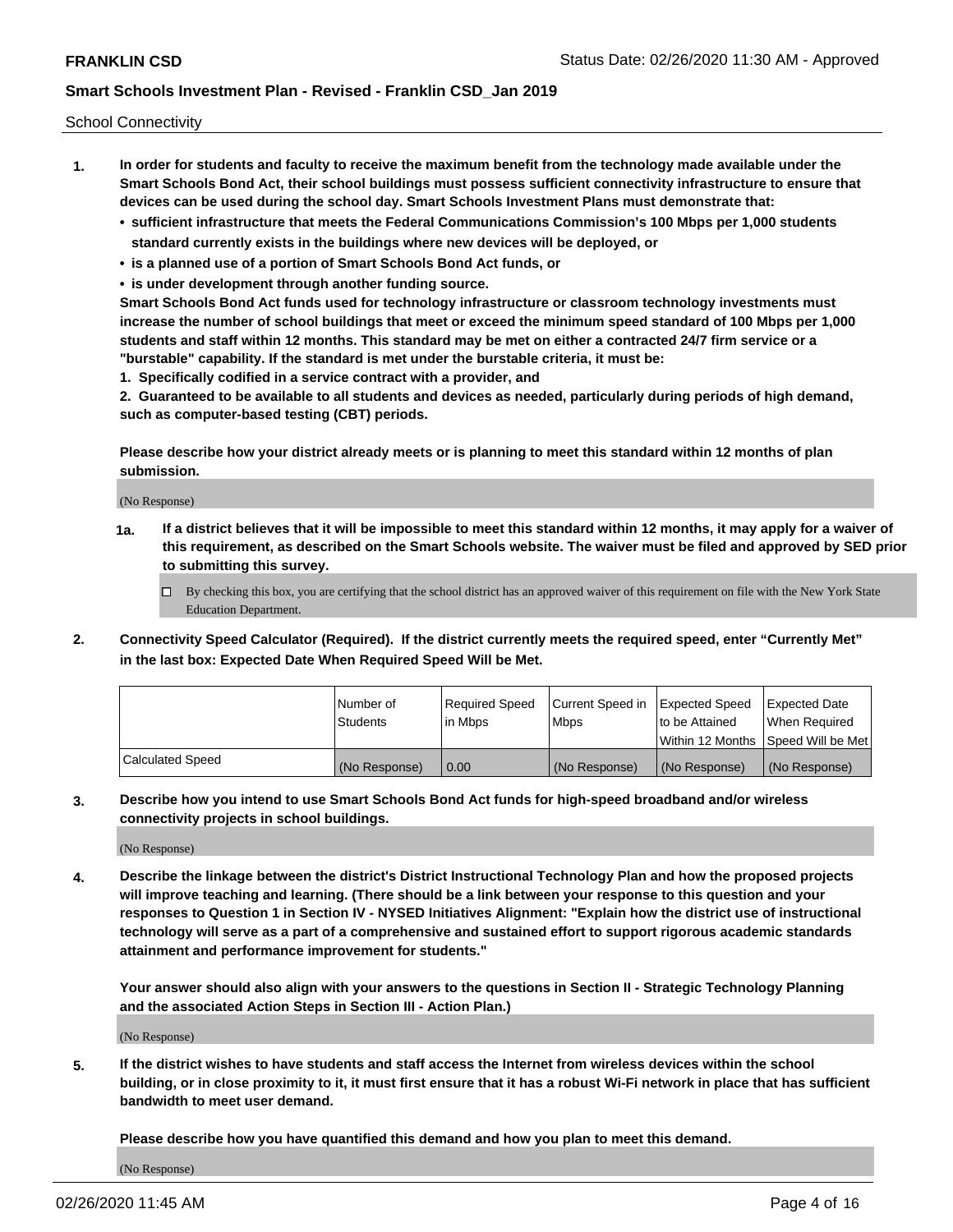School Connectivity

**6. Smart Schools plans with any expenditures in the School Connectivity category require a project number from the Office of Facilities Planning. Districts must submit an SSBA LOI and receive project numbers prior to submitting the SSIP. As indicated on the LOI, some projects may be eligible for a streamlined review and will not require a building permit.**

**Please indicate on a separate row each project number given to you by the Office of Facilities Planning.**

| Project Number |  |
|----------------|--|
| (No Response)  |  |

**7. Certain high-tech security and connectivity infrastructure projects may be eligible for an expedited review process as determined by the Office of Facilities Planning.**

## **Was your project deemed eligible for streamlined review?**

(No Response)

## **8. Include the name and license number of the architect or engineer of record.**

| Name          | License Number |
|---------------|----------------|
| (No Response) | (No Response)  |

### **9. Public Expenditures – Loanable (Counts toward the nonpublic loan calculation)**

| Select the allowable expenditure type.<br>Repeat to add another item under each type. | <b>PUBLIC</b> Items to be<br>l Purchased | Quantity         | l Cost Per Item  | <b>Total Cost</b> |
|---------------------------------------------------------------------------------------|------------------------------------------|------------------|------------------|-------------------|
| (No Response)                                                                         | (No Response)                            | (No<br>Response) | (No<br>Response) | 0.00              |
|                                                                                       |                                          | 0                | 0.00             |                   |

## **10. Public Expenditures – Non-Loanable (Does not count toward nonpublic loan calculation)**

| Select the allowable expenditure<br>type.<br>Repeat to add another item under<br>each type. | <b>PUBLIC</b> Items to be purchased | Quantity      | Cost per Item | <b>Total Cost</b> |
|---------------------------------------------------------------------------------------------|-------------------------------------|---------------|---------------|-------------------|
| (No Response)                                                                               | (No Response)                       | (No Response) | (No Response) | 0.00              |
|                                                                                             |                                     |               | 0.00          |                   |

#### **11. Final 2014-15 BEDS Enrollment to calculate Nonpublic Sharing Requirement (no changes allowed.)**

|            | l Public Enrollment | Nonpublic Enrollment | Total Enrollment | l Nonpublic Percentage |
|------------|---------------------|----------------------|------------------|------------------------|
| Enrollment | 262                 |                      | 262.00           | 0.00                   |

### **12. Total Public Budget - Loanable (Counts toward the nonpublic loan calculation)**

|                                                      | Public Allocations | <b>Estimated Nonpublic Loan</b><br>Amount | Estimated Total Sub-Allocations |
|------------------------------------------------------|--------------------|-------------------------------------------|---------------------------------|
| Network/Access Costs                                 | (No Response)      | 0.00                                      | 0.00                            |
| School Internal Connections and<br><b>Components</b> | (No Response)      | 0.00                                      | 0.00                            |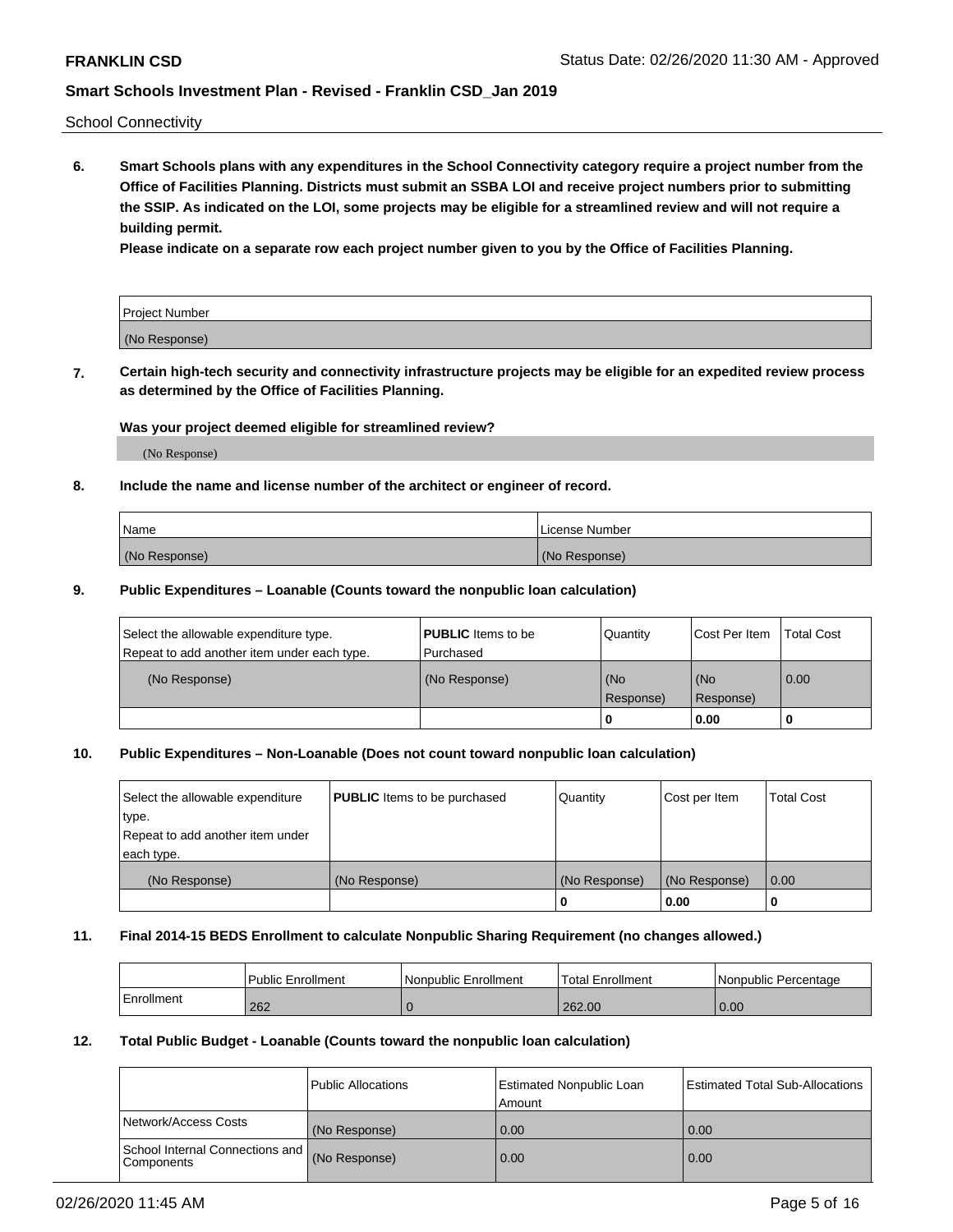School Connectivity

|                | Public Allocations | <b>Estimated Nonpublic Loan</b><br>l Amount | <b>Estimated Total Sub-Allocations</b> |
|----------------|--------------------|---------------------------------------------|----------------------------------------|
| l Other        | (No Response)      | 0.00                                        | 0.00                                   |
| <b>Totals:</b> | 0.00               | 0                                           |                                        |

# **13. Total Public Budget – Non-Loanable (Does not count toward the nonpublic loan calculation)**

| Sub-<br>Allocation |
|--------------------|
| (No Response)      |
| (No Response)      |
| (No Response)      |
| (No Response)      |
| (No Response)      |
| (No Response)      |
| (No Response)      |
| 0.00               |
|                    |

# **14. School Connectivity Totals**

|                          | Total Sub-Allocations |
|--------------------------|-----------------------|
| Total Loanable Items     | 0.00                  |
| Total Non-Ioanable Items | 0.00                  |
| Totals:                  | 0                     |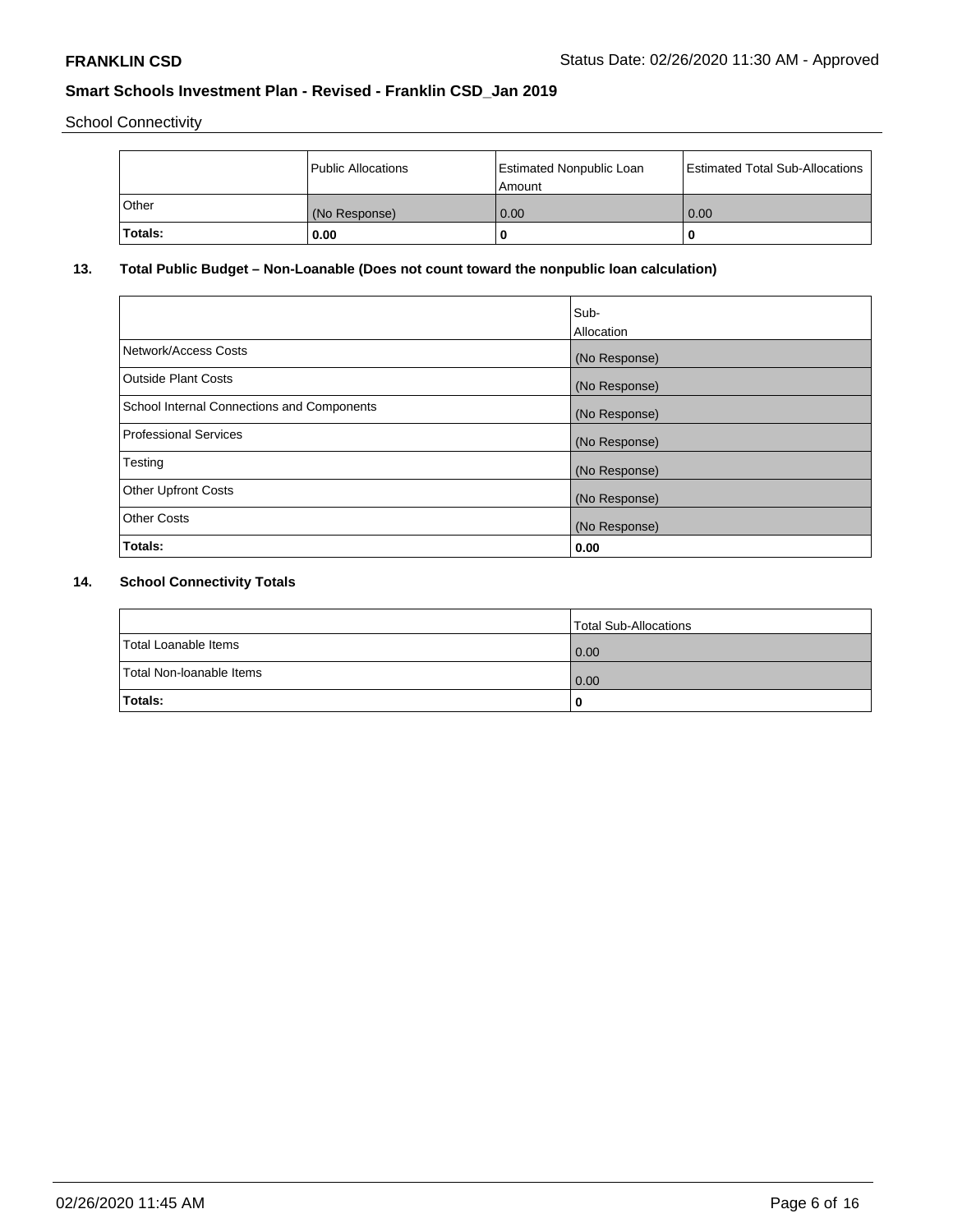Community Connectivity (Broadband and Wireless)

**1. Describe how you intend to use Smart Schools Bond Act funds for high-speed broadband and/or wireless connectivity projects in the community.**

(No Response)

**2. Please describe how the proposed project(s) will promote student achievement and increase student and/or staff access to the Internet in a manner that enhances student learning and/or instruction outside of the school day and/or school building.**

(No Response)

**3. Community connectivity projects must comply with all the necessary local building codes and regulations (building and related permits are not required prior to plan submission).**

 $\Box$  I certify that we will comply with all the necessary local building codes and regulations.

**4. Please describe the physical location of the proposed investment.**

(No Response)

**5. Please provide the initial list of partners participating in the Community Connectivity Broadband Project, along with their Federal Tax Identification (Employer Identification) number.**

| <b>Project Partners</b> | l Federal ID # |
|-------------------------|----------------|
| (No Response)           | (No Response)  |

**6. Please detail the type, quantity, per unit cost and total cost of the eligible items under each sub-category.**

| Select the allowable expenditure | Item to be purchased | Quantity      | Cost per Item | <b>Total Cost</b> |
|----------------------------------|----------------------|---------------|---------------|-------------------|
| type.                            |                      |               |               |                   |
| Repeat to add another item under |                      |               |               |                   |
| each type.                       |                      |               |               |                   |
| (No Response)                    | (No Response)        | (No Response) | (No Response) | 0.00              |
|                                  |                      | o             | 0.00          |                   |

**7. If you are submitting an allocation for Community Connectivity, complete this table.**

**Note that the calculated Total at the bottom of the table must equal the Total allocation for this category that you entered in the SSIP Overview overall budget.**

|                                    | Sub-Allocation |
|------------------------------------|----------------|
| Network/Access Costs               | (No Response)  |
| Outside Plant Costs                | (No Response)  |
| <b>Tower Costs</b>                 | (No Response)  |
| <b>Customer Premises Equipment</b> | (No Response)  |
| <b>Professional Services</b>       | (No Response)  |
| Testing                            | (No Response)  |
| <b>Other Upfront Costs</b>         | (No Response)  |
| <b>Other Costs</b>                 | (No Response)  |
| Totals:                            | 0.00           |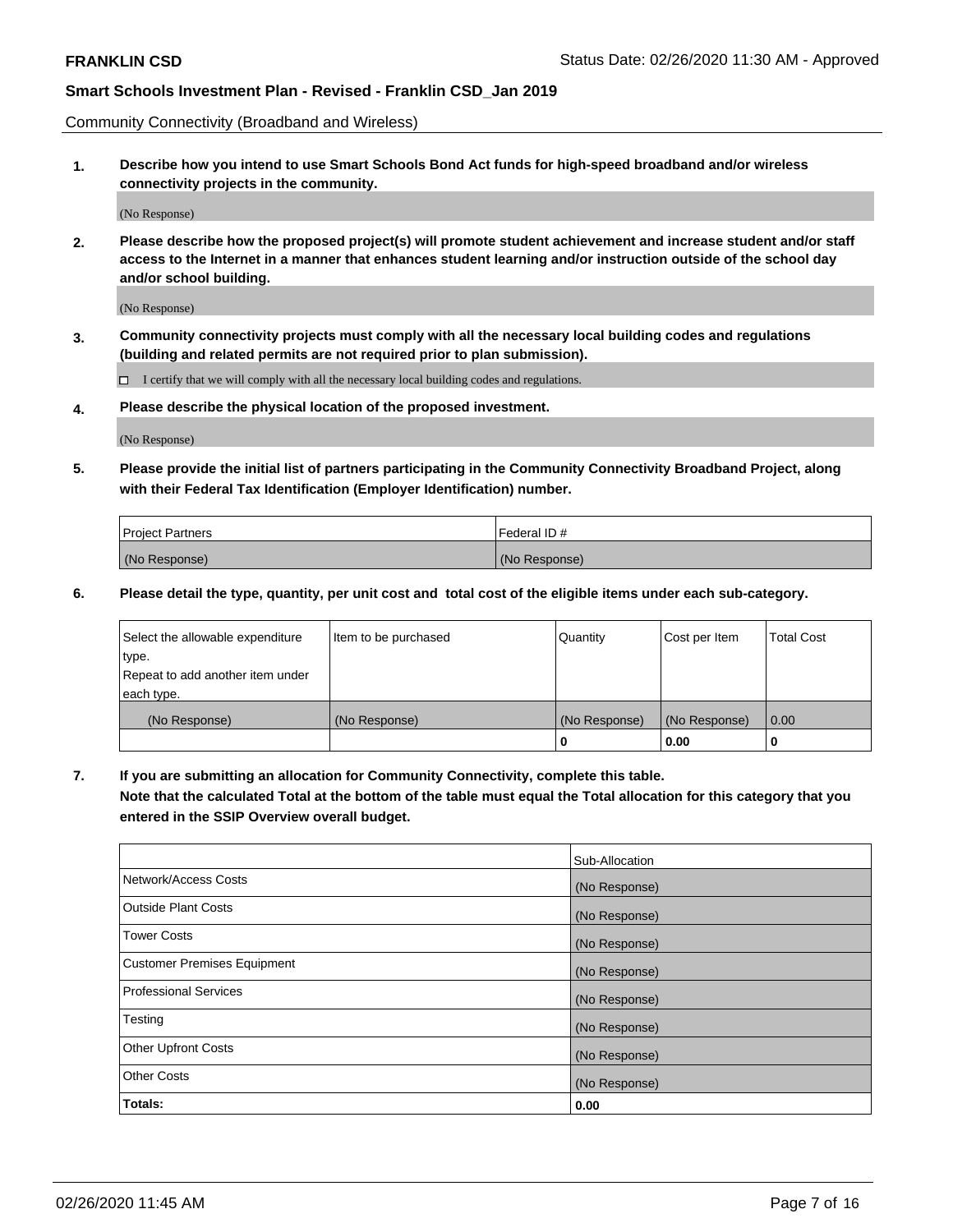### Classroom Learning Technology

**1. In order for students and faculty to receive the maximum benefit from the technology made available under the Smart Schools Bond Act, their school buildings must possess sufficient connectivity infrastructure to ensure that devices can be used during the school day. Smart Schools Investment Plans must demonstrate that sufficient infrastructure that meets the Federal Communications Commission's 100 Mbps per 1,000 students standard currently exists in the buildings where new devices will be deployed, or is a planned use of a portion of Smart Schools Bond Act funds, or is under development through another funding source. Smart Schools Bond Act funds used for technology infrastructure or classroom technology investments must increase the number of school buildings that meet or exceed the minimum speed standard of 100 Mbps per 1,000 students and staff within 12 months. This standard may be met on either a contracted 24/7 firm service or a**

- **"burstable" capability. If the standard is met under the burstable criteria, it must be:**
- **1. Specifically codified in a service contract with a provider, and**

**2. Guaranteed to be available to all students and devices as needed, particularly during periods of high demand, such as computer-based testing (CBT) periods.**

**Please describe how your district already meets or is planning to meet this standard within 12 months of plan submission.**

(No Response)

- **1a. If a district believes that it will be impossible to meet this standard within 12 months, it may apply for a waiver of this requirement, as described on the Smart Schools website. The waiver must be filed and approved by SED prior to submitting this survey.**
	- By checking this box, you are certifying that the school district has an approved waiver of this requirement on file with the New York State Education Department.
- **2. Connectivity Speed Calculator (Required). If the district currently meets the required speed, enter "Currently Met" in the last box: Expected Date When Required Speed Will be Met.**

|                  | l Number of     | Required Speed | Current Speed in | <b>Expected Speed</b> | <b>Expected Date</b>                |
|------------------|-----------------|----------------|------------------|-----------------------|-------------------------------------|
|                  | <b>Students</b> | l in Mbps      | l Mbps           | to be Attained        | When Required                       |
|                  |                 |                |                  |                       | Within 12 Months  Speed Will be Met |
| Calculated Speed | (No Response)   | 0.00           | (No Response)    | l (No Response)       | (No Response)                       |

**3. If the district wishes to have students and staff access the Internet from wireless devices within the school building, or in close proximity to it, it must first ensure that it has a robust Wi-Fi network in place that has sufficient bandwidth to meet user demand.**

**Please describe how you have quantified this demand and how you plan to meet this demand.**

(No Response)

**4. All New York State public school districts are required to complete and submit an Instructional Technology Plan survey to the New York State Education Department in compliance with Section 753 of the Education Law and per Part 100.12 of the Commissioner's Regulations.**

**Districts that include educational technology purchases as part of their Smart Schools Investment Plan must have a submitted and approved Instructional Technology Plan survey on file with the New York State Education Department.**

- By checking this box, you are certifying that the school district has an approved Instructional Technology Plan survey on file with the New York State Education Department.
- **5. Describe the devices you intend to purchase and their compatibility with existing or planned platforms or systems. Specifically address the adequacy of each facility's electrical, HVAC and other infrastructure necessary to install and support the operation of the planned technology.**

(No Response)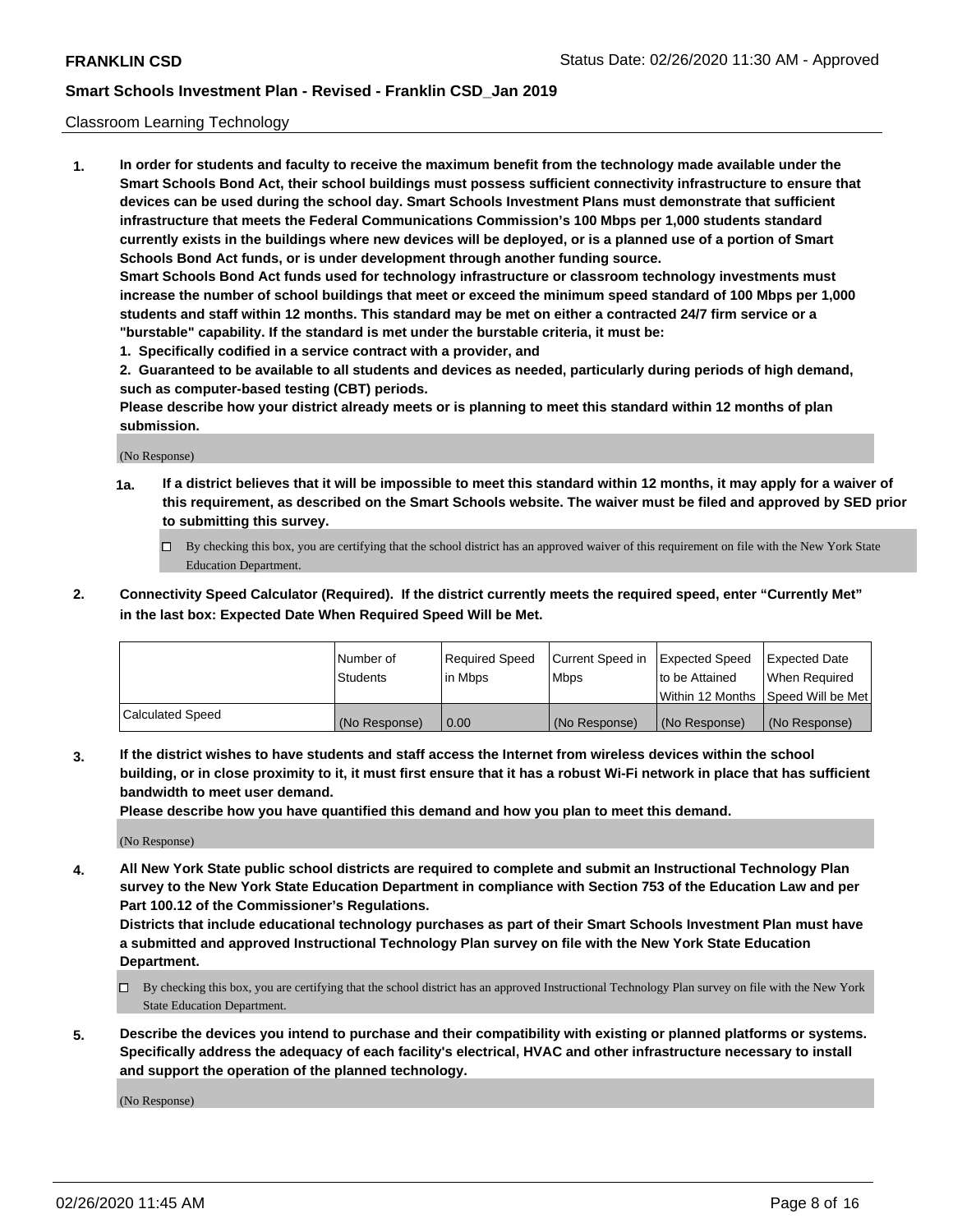### Classroom Learning Technology

- **6. Describe how the proposed technology purchases will:**
	- **> enhance differentiated instruction;**
	- **> expand student learning inside and outside the classroom;**
	- **> benefit students with disabilities and English language learners; and**
	- **> contribute to the reduction of other learning gaps that have been identified within the district.**

**The expectation is that districts will place a priority on addressing the needs of students who struggle to succeed in a rigorous curriculum. Responses in this section should specifically address this concern and align with the district's Instructional Technology Plan (in particular Question 2 of E. Curriculum and Instruction: "Does the district's instructional technology plan address the needs of students with disabilities to ensure equitable access to instruction, materials and assessments?" and Question 3 of the same section: "Does the district's instructional technology plan address the provision of assistive technology specifically for students with disabilities to ensure access to and participation in the general curriculum?")**

**In addition, describe how the district ensures equitable access to instruction, materials and assessments and participation in the general curriculum for both SWD and English Language Learners/Multilingual Learners (ELL/MLL) students.**

(No Response)

**7. Where appropriate, describe how the proposed technology purchases will enhance ongoing communication with parents and other stakeholders and help the district facilitate technology-based regional partnerships, including distance learning and other efforts.**

(No Response)

**8. Describe the district's plan to provide professional development to ensure that administrators, teachers and staff can employ the technology purchased to enhance instruction successfully.**

**Note: This response should be aligned and expanded upon in accordance with your district's response to Question 1 of F. Professional Development of your Instructional Technology Plan: "Please provide a summary of professional development offered to teachers and staff, for the time period covered by this plan, to support technology to enhance teaching and learning. Please include topics, audience and method of delivery within your summary."**

(No Response)

- **9. Districts must contact one of the SUNY/CUNY teacher preparation programs listed on the document on the left side of the page that supplies the largest number of the district's new teachers to request advice on innovative uses and best practices at the intersection of pedagogy and educational technology.**
	- By checking this box, you certify that you have contacted the SUNY/CUNY teacher preparation program that supplies the largest number of your new teachers to request advice on these issues.
	- **9a. Please enter the name of the SUNY or CUNY Institution that you contacted.**

(No Response)

**9b. Enter the primary Institution phone number.**

(No Response)

**9c. Enter the name of the contact person with whom you consulted and/or will be collaborating with on innovative uses of technology and best practices.**

(No Response)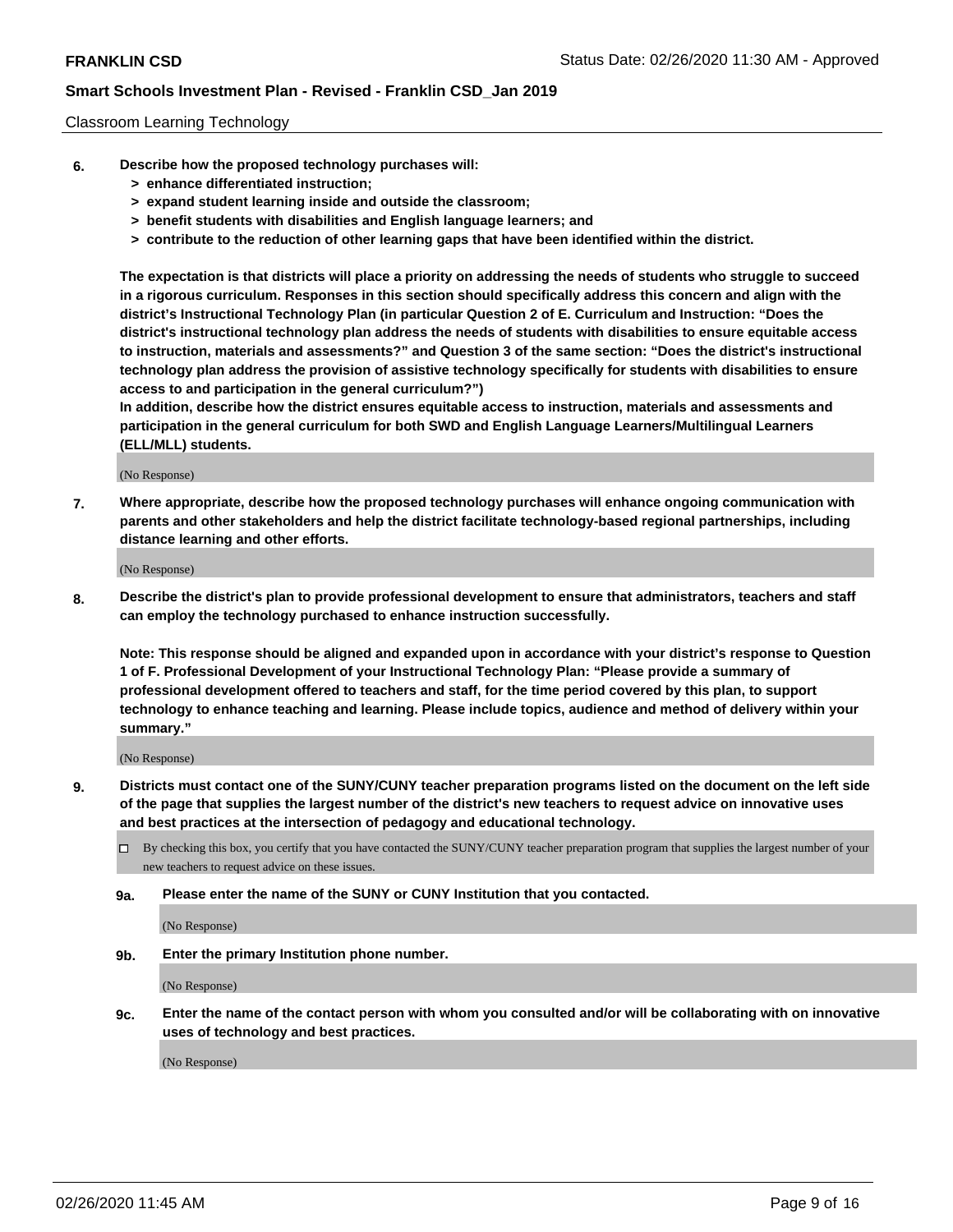### Classroom Learning Technology

**10. To ensure the sustainability of technology purchases made with Smart Schools funds, districts must demonstrate a long-term plan to maintain and replace technology purchases supported by Smart Schools Bond Act funds. This sustainability plan shall demonstrate a district's capacity to support recurring costs of use that are ineligible for Smart Schools Bond Act funding such as device maintenance, technical support, Internet and wireless fees, maintenance of hotspots, staff professional development, building maintenance and the replacement of incidental items. Further, such a sustainability plan shall include a long-term plan for the replacement of purchased devices and equipment at the end of their useful life with other funding sources.**

 $\Box$  By checking this box, you certify that the district has a sustainability plan as described above.

**11. Districts must ensure that devices purchased with Smart Schools Bond funds will be distributed, prepared for use, maintained and supported appropriately. Districts must maintain detailed device inventories in accordance with generally accepted accounting principles.**

By checking this box, you certify that the district has a distribution and inventory management plan and system in place.

### **12. Please detail the type, quantity, per unit cost and total cost of the eligible items under each sub-category.**

| Select the allowable expenditure<br>type.<br>Repeat to add another item under | Item to be Purchased | Quantity      | Cost per Item | <b>Total Cost</b> |
|-------------------------------------------------------------------------------|----------------------|---------------|---------------|-------------------|
| each type.<br>(No Response)                                                   | (No Response)        | (No Response) | (No Response) | 0.00              |
|                                                                               |                      | 0             | 0.00          |                   |

### **13. Final 2014-15 BEDS Enrollment to calculate Nonpublic Sharing Requirement (no changes allowed.)**

|              | l Public Enrollment | Nonpublic Enrollment | <b>Total Enrollment</b> | Nonpublic<br>l Percentage |
|--------------|---------------------|----------------------|-------------------------|---------------------------|
| l Enrollment | 262                 |                      | 262.00                  | 0.00                      |

## **14. If you are submitting an allocation for Classroom Learning Technology complete this table.**

|                         | Public School Sub-Allocation | <b>Estimated Nonpublic Loan</b><br>Amount<br>(Based on Percentage Above) | Estimated Total Public and<br>Nonpublic Sub-Allocation |
|-------------------------|------------------------------|--------------------------------------------------------------------------|--------------------------------------------------------|
| Interactive Whiteboards | (No Response)                | 0.00                                                                     | 0.00                                                   |
| Computer Servers        | (No Response)                | 0.00                                                                     | 0.00                                                   |
| Desktop Computers       | (No Response)                | 0.00                                                                     | 0.00                                                   |
| <b>Laptop Computers</b> | (No Response)                | 0.00                                                                     | 0.00                                                   |
| <b>Tablet Computers</b> | (No Response)                | 0.00                                                                     | 0.00                                                   |
| <b>Other Costs</b>      | (No Response)                | 0.00                                                                     | 0.00                                                   |
| Totals:                 | 0.00                         | 0                                                                        | 0                                                      |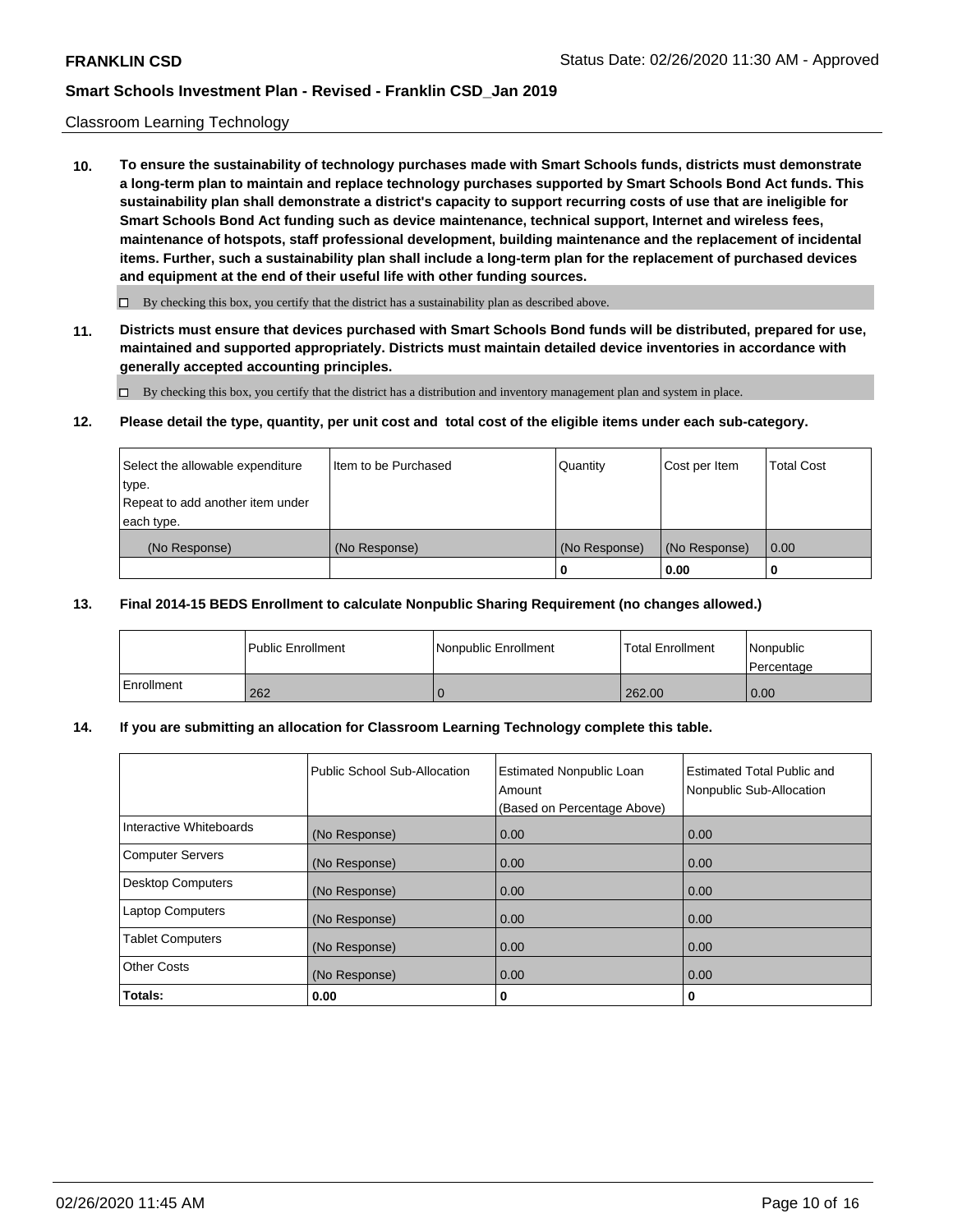### Pre-Kindergarten Classrooms

**1. Provide information regarding how and where the district is currently serving pre-kindergarten students and justify the need for additional space with enrollment projections over 3 years.**

(No Response)

- **2. Describe the district's plan to construct, enhance or modernize education facilities to accommodate prekindergarten programs. Such plans must include:**
	- **Specific descriptions of what the district intends to do to each space;**
	- **An affirmation that new pre-kindergarten classrooms will contain a minimum of 900 square feet per classroom;**
	- **The number of classrooms involved;**
	- **The approximate construction costs per classroom; and**
	- **Confirmation that the space is district-owned or has a long-term lease that exceeds the probable useful life of the improvements.**

(No Response)

**3. Smart Schools Bond Act funds may only be used for capital construction costs. Describe the type and amount of additional funds that will be required to support ineligible ongoing costs (e.g. instruction, supplies) associated with any additional pre-kindergarten classrooms that the district plans to add.**

(No Response)

**4. All plans and specifications for the erection, repair, enlargement or remodeling of school buildings in any public school district in the State must be reviewed and approved by the Commissioner. Districts that plan capital projects using their Smart Schools Bond Act funds will undergo a Preliminary Review Process by the Office of Facilities Planning.**

**Please indicate on a separate row each project number given to you by the Office of Facilities Planning.**

| Project Number |  |
|----------------|--|
| (No Response)  |  |
|                |  |

**5. Please detail the type, quantity, per unit cost and total cost of the eligible items under each sub-category.**

| Select the allowable expenditure | Item to be purchased | Quantity      | Cost per Item | <b>Total Cost</b> |
|----------------------------------|----------------------|---------------|---------------|-------------------|
| type.                            |                      |               |               |                   |
| Repeat to add another item under |                      |               |               |                   |
| each type.                       |                      |               |               |                   |
| (No Response)                    | (No Response)        | (No Response) | (No Response) | 0.00              |
|                                  |                      | U             | 0.00          |                   |

**6. If you have made an allocation for Pre-Kindergarten Classrooms, complete this table. Note that the calculated Total at the bottom of the table must equal the Total allocation for this category that you entered in the SSIP Overview overall budget.**

|                                          | Sub-Allocation |
|------------------------------------------|----------------|
| Construct Pre-K Classrooms               | (No Response)  |
| Enhance/Modernize Educational Facilities | (No Response)  |
| <b>Other Costs</b>                       | (No Response)  |
| Totals:                                  | 0.00           |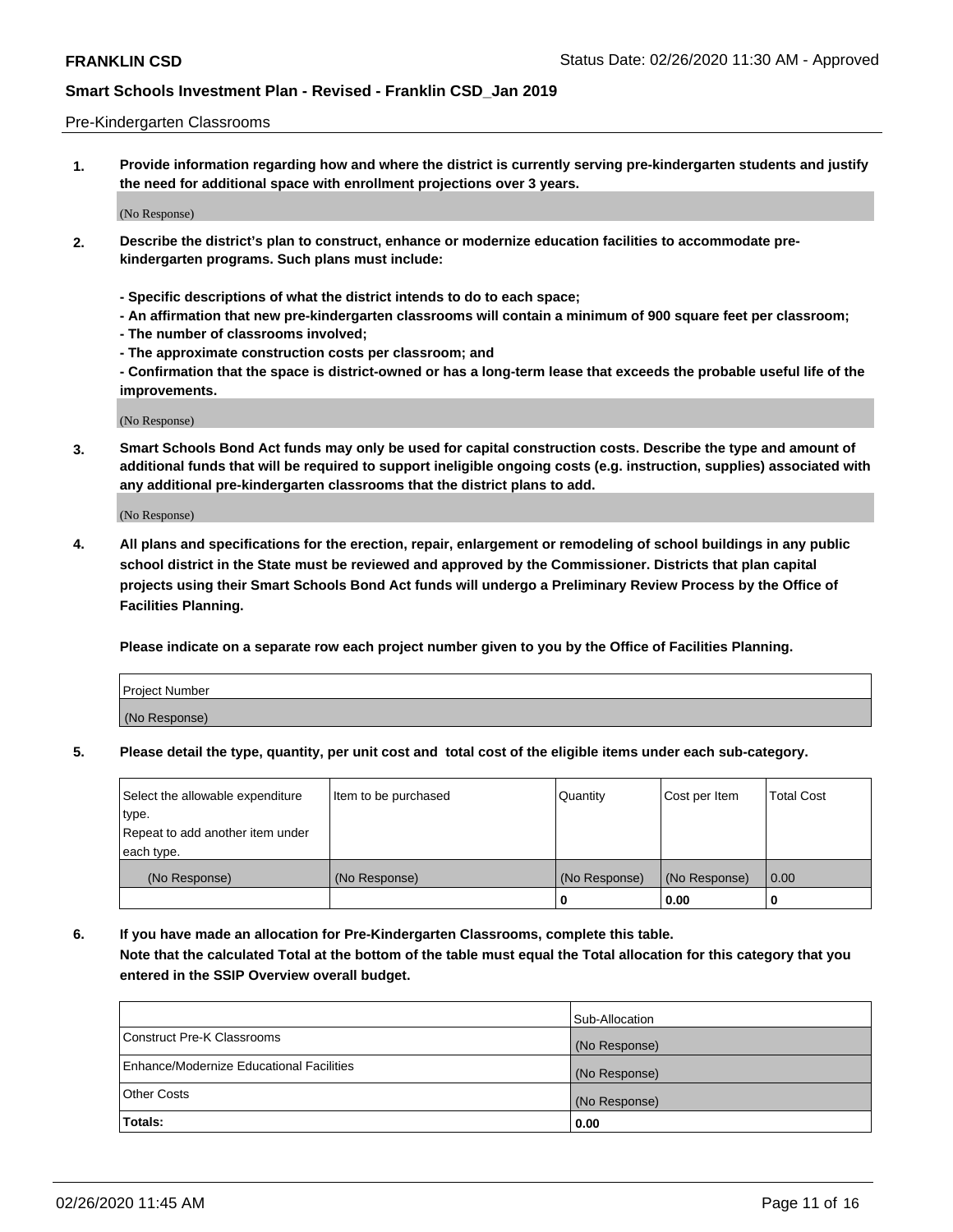Replace Transportable Classrooms

**1. Describe the district's plan to construct, enhance or modernize education facilities to provide high-quality instructional space by replacing transportable classrooms.**

(No Response)

**2. All plans and specifications for the erection, repair, enlargement or remodeling of school buildings in any public school district in the State must be reviewed and approved by the Commissioner. Districts that plan capital projects using their Smart Schools Bond Act funds will undergo a Preliminary Review Process by the Office of Facilities Planning.**

**Please indicate on a separate row each project number given to you by the Office of Facilities Planning.**

| Project Number |  |
|----------------|--|
|                |  |
|                |  |
|                |  |
|                |  |
| (No Response)  |  |
|                |  |
|                |  |
|                |  |

**3. For large projects that seek to blend Smart Schools Bond Act dollars with other funds, please note that Smart Schools Bond Act funds can be allocated on a pro rata basis depending on the number of new classrooms built that directly replace transportable classroom units.**

**If a district seeks to blend Smart Schools Bond Act dollars with other funds describe below what other funds are being used and what portion of the money will be Smart Schools Bond Act funds.**

(No Response)

**4. Please detail the type, quantity, per unit cost and total cost of the eligible items under each sub-category.**

| Select the allowable expenditure | Item to be purchased | Quantity      | Cost per Item | Total Cost |
|----------------------------------|----------------------|---------------|---------------|------------|
| ∣type.                           |                      |               |               |            |
| Repeat to add another item under |                      |               |               |            |
| each type.                       |                      |               |               |            |
| (No Response)                    | (No Response)        | (No Response) | (No Response) | 0.00       |
|                                  |                      | u             | 0.00          |            |

**5. If you have made an allocation for Replace Transportable Classrooms, complete this table. Note that the calculated Total at the bottom of the table must equal the Total allocation for this category that you entered in the SSIP Overview overall budget.**

|                                                | Sub-Allocation |
|------------------------------------------------|----------------|
| Construct New Instructional Space              | (No Response)  |
| Enhance/Modernize Existing Instructional Space | (No Response)  |
| Other Costs                                    | (No Response)  |
| Totals:                                        | 0.00           |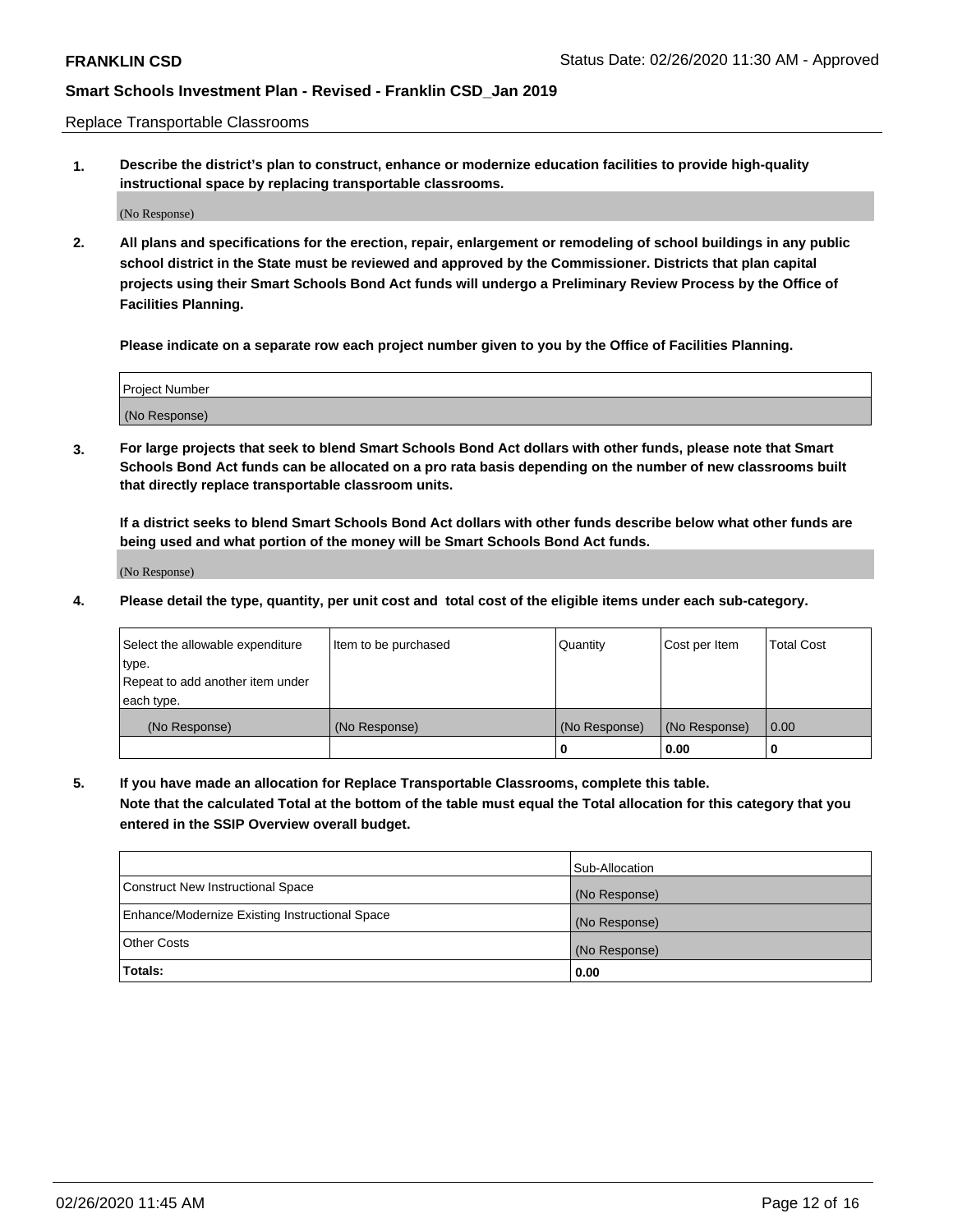## High-Tech Security Features

**1. Describe how you intend to use Smart Schools Bond Act funds to install high-tech security features in school buildings and on school campuses.**

The Franklin CSD will be installing a new security camera system and card access system to further improve on security measures within the main school building and bus garage.

**2. All plans and specifications for the erection, repair, enlargement or remodeling of school buildings in any public school district in the State must be reviewed and approved by the Commissioner. Smart Schools plans with any expenditures in the High-Tech Security category require a project number from the Office of Facilities Planning. Districts must submit an SSBA LOI and receive project numbers prior to submitting the SSIP. As indicated on the LOI, some projects may be eligible for a streamlined review and will not require a building permit. Please indicate on a separate row each project number given to you by the Office of Facilities Planning.**

| Project Number |  |  |  |
|----------------|--|--|--|

12-07-01-04-7-999-0001

- **3. Was your project deemed eligible for streamlined Review?**
	- Yes
	- $\boxtimes$  No
- **4. Include the name and license number of the architect or engineer of record.**

| Name          | License Number |
|---------------|----------------|
| William Sands | 29264          |

**5. Please detail the type, quantity, per unit cost and total cost of the eligible items under each sub-category.**

| Select the allowable expenditure<br>type.<br>Repeat to add another item under<br>each type. | Item to be purchased                                                                       | Quantity       | Cost per Item | <b>Total Cost</b> |
|---------------------------------------------------------------------------------------------|--------------------------------------------------------------------------------------------|----------------|---------------|-------------------|
| <b>Electronic Security System</b>                                                           | Avigilon: 5MP Int Surface Dome, 9-<br>22mm f/1.6, w/LC Tech, D/N, and<br>Analytics         | $\overline{4}$ | 891.00        | 3,564.00          |
| <b>Electronic Security System</b>                                                           | Day Automation: Interior IP Camera<br><b>Termination Kit</b>                               | 10             | 29.00         | 290.00            |
| <b>Electronic Security System</b>                                                           | Avigilon: 3MP Int Surface Dome, 3-<br>9mm f/1.3, w/WDR, LC Tech, D/N, and<br>Analytics     | 6              | 747.00        | 4,482.00          |
| <b>Electronic Security System</b>                                                           | Avigilon: 3MP Ext Surface Dome w/IR,<br>3-9mm f/1.3, w/WDR, LC Tech, D/N,<br>and Analytics | 11             | 926.00        | 10.186.00         |
| <b>Electronic Security System</b>                                                           | Day Automation: Exterior IP Camera<br><b>Termination Kit</b>                               | 21             | 102.00        | 2,142.00          |
| <b>Electronic Security System</b>                                                           | Avigilon: 16 MP (5K) Box, H.264 HD<br>Pro w/LC Tech                                        | 8              | 6,713.00      | 53,704.00         |
| <b>Electronic Security System</b>                                                           | Avigilon: Sigma, 18-35mm, f/1.8, Auto-<br>Iris, Vari Focal                                 | 8              | 1.486.00      | 11,888.00         |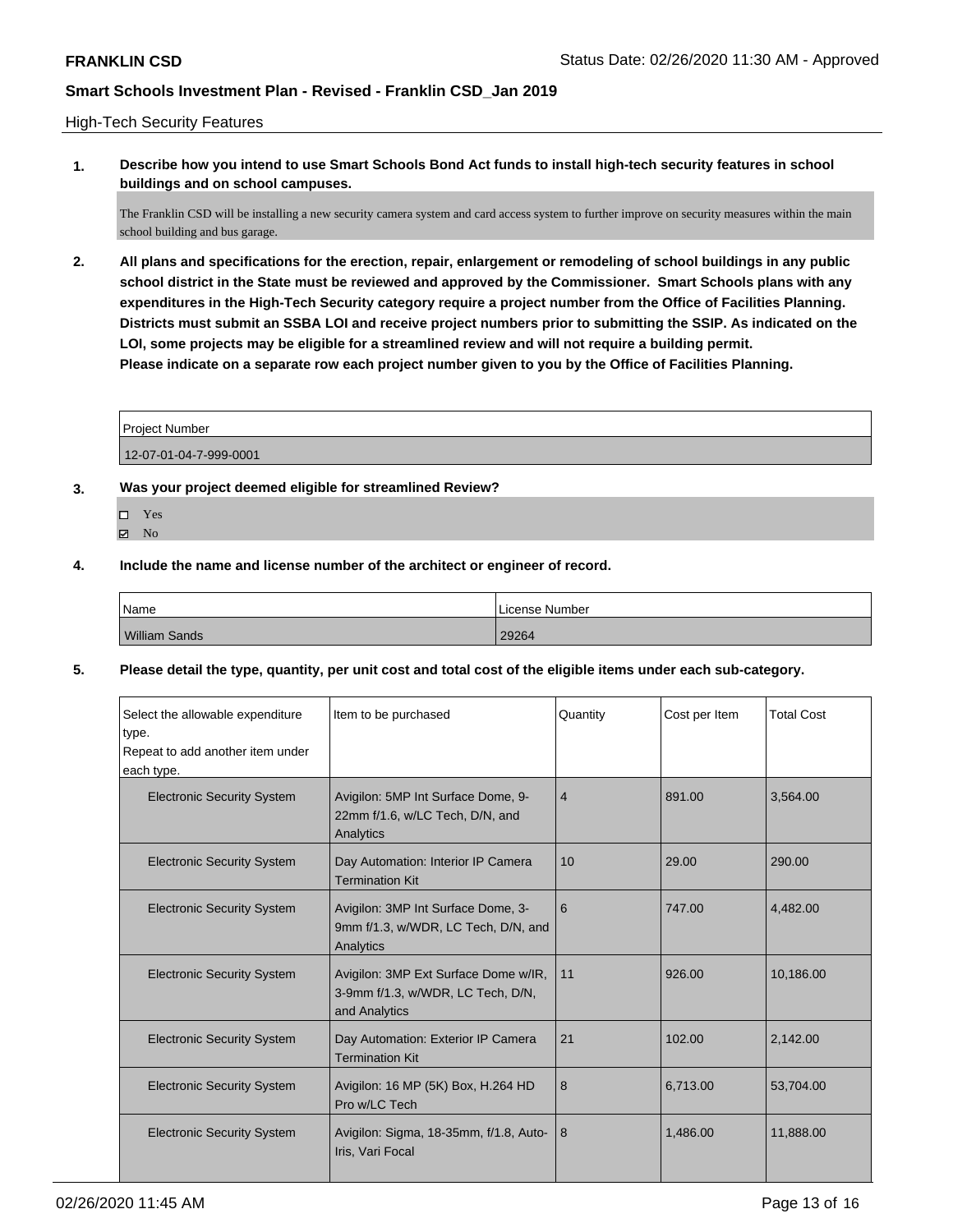High-Tech Security Features

| Select the allowable expenditure<br>type.      | Item to be purchased                                                                                                                                                            | Quantity       | Cost per Item | <b>Total Cost</b> |
|------------------------------------------------|---------------------------------------------------------------------------------------------------------------------------------------------------------------------------------|----------------|---------------|-------------------|
| Repeat to add another item under<br>each type. |                                                                                                                                                                                 |                |               |                   |
| <b>Electronic Security System</b>              | Avigilon: Large Format Enclosure for<br>HD IP Pro Cameras with<br>12VDC/24VAC Heater, Wall Bracket<br>and Sunshield, Max combined camera<br>and lens length is 12.8in (32.5 cm) | 10             | 371.00        | 3,710.00          |
| <b>Electronic Security System</b>              | Avigilon: Optional PoE+ power<br>module, Powers full camera enclosure<br>features & camera with a single<br>Ethernet connection                                                 | 10             | 210.00        | 2,100.00          |
| <b>Electronic Security System</b>              | Avigilon: Reinforcing wall mount<br>adapter for ES-HD-HWS-SM, ES-HD-<br>HWS, ES-HD-CWS, ES-HD-HWS-LG<br>& ES-HD-CWS-LG                                                          | 10             | 36.00         | 360.00            |
| <b>Electronic Security System</b>              | Avigilon: Single port Gigabit 802.3at<br>PoE Plus injector, Class 4 - NA power<br>cord                                                                                          | 10             | 67.00         | 670.00            |
| <b>Electronic Security System</b>              | Avigilon: 30MP (7k) Box, H.264 HD<br>Pro w/LC Tech                                                                                                                              | $\overline{2}$ | 8,950.00      | 17,900.00         |
| <b>Electronic Security System</b>              | Avigilon: Sigma, 35mm, f/1.4, Auto-Iris                                                                                                                                         | $\sqrt{2}$     | 1,857.00      | 3,714.00          |
| <b>Electronic Security System</b>              | Day Automation: Network Video<br>Server, 2U Rack Mount, 137 TB, and<br>Academic Licensing, Includes<br>application configuration services.                                      | $\mathbf{1}$   | 29,960.00     | 29,960.00         |
| <b>Electronic Security System</b>              | Avigilon: ACC 6 Enterprise license for<br>up to 24 camera channels                                                                                                              | $\mathbf{1}$   | 5,992.00      | 5,992.00          |
| <b>Electronic Security System</b>              | Avigilon: ACC 6 Enterprise license for<br>up to 1 camera channels                                                                                                               | $\sqrt{7}$     | 300.00        | 2,100.00          |
| <b>Entry Control System</b>                    | Avigilon: 2-Reader Interface Module, 8<br>In, 4 Out, RS485 Out, 12-24 Vdc<br>(Mercury EP1502)                                                                                   | 5              | 1,034.00      | 5,170.00          |
| <b>Entry Control System</b>                    | Day Automation: CP for 1-Access<br>Door, 16x19x6in N1 Enc HgC, 2.5A<br>24Vdc Power, Max 1-AC-1PLUS &<br>CP-ADA-1 Power                                                          | 5              | 511.00        | 2,555.00          |
| <b>Entry Control System</b>                    | Day Automation: SAS CP, 24x24x9in<br>N1 Enc HgC, 10A 24Vdc PS w/Battery<br>Back-Up, 1 ACX/2 EMX/8 ACD's                                                                         | $\mathbf{1}$   | 812.00        | 812.00            |
| <b>Entry Control System</b>                    | Avigilon: 16 Zone Input Module with 2<br>Relay Outputs (Mercury MR16IN)                                                                                                         | $\mathbf 1$    | 642.00        | 642.00            |
| <b>Entry Control System</b>                    | Avigilon: 2-Reader Interface Module, 2<br>In, 2 Out, RS485 Out, 12 Vdc/PoE<br>(Mercury EP1501)                                                                                  | $\mathbf{1}$   | 533.00        | 533.00            |
| <b>Entry Control System</b>                    | HID: iClass/multiClass SE R40/RP40                                                                                                                                              | $9\,$          | 252.00        | 2,268.00          |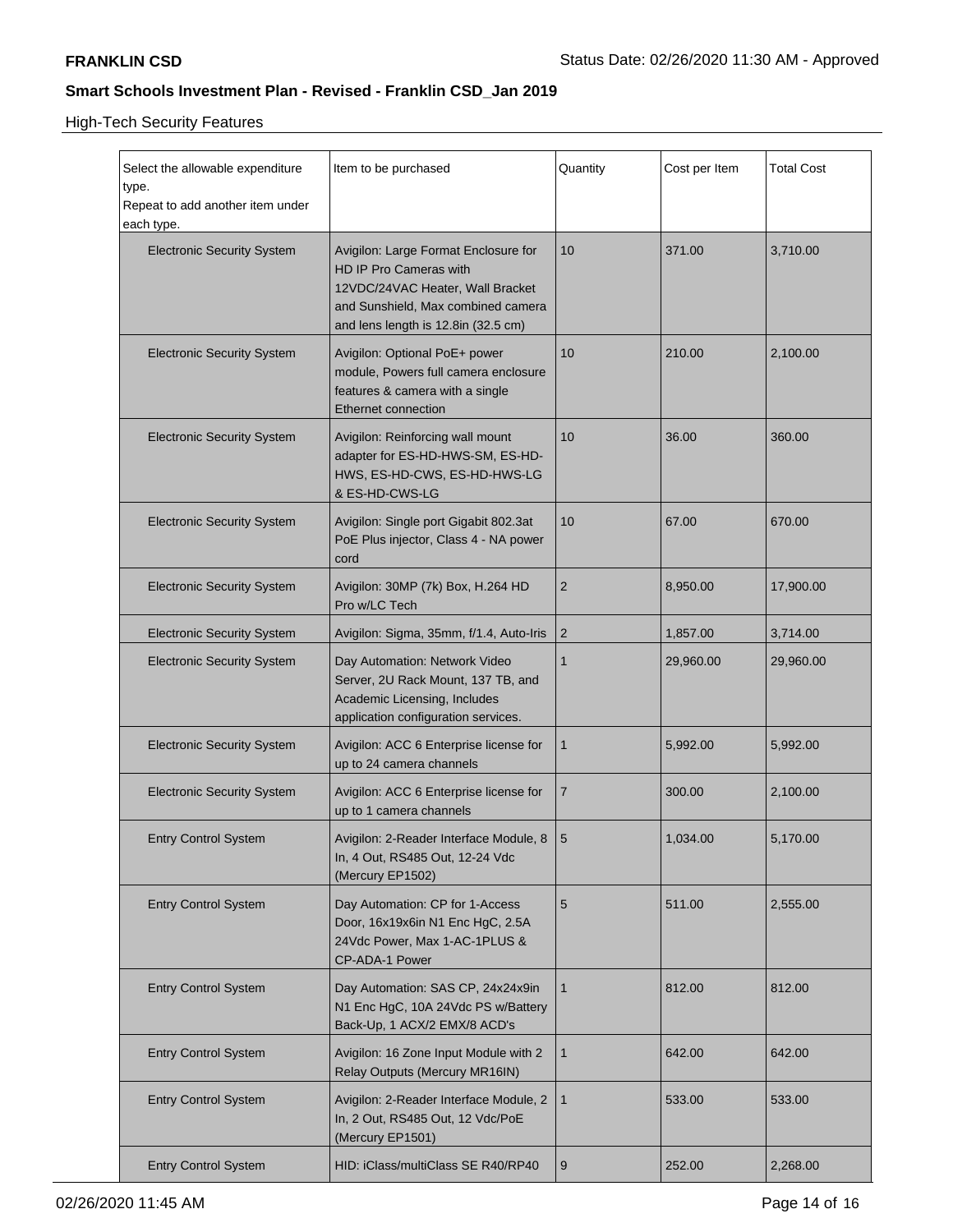High-Tech Security Features

| Select the allowable expenditure<br>type.<br>Repeat to add another item under<br>each type. | Item to be purchased                                                                                                                                               | Quantity     | Cost per Item | <b>Total Cost</b> |
|---------------------------------------------------------------------------------------------|--------------------------------------------------------------------------------------------------------------------------------------------------------------------|--------------|---------------|-------------------|
|                                                                                             | Reader, HID Prox, Legacy, Wiegand,<br><b>Black</b>                                                                                                                 |              |               |                   |
| <b>Entry Control System</b>                                                                 | Day Automation: 1 in. Recessed Door<br>Contact with 2k Ohm Embedded<br>Resistors, Wide-Gap, N.C. Loop                                                              | 13           | 20.00         | 260.00            |
| <b>Entry Control System</b>                                                                 | Day Automation: 1 in. Recessed Door<br>Contact, Wide-Gap, N.C. Loop                                                                                                | 9            | 14.00         | 126.00            |
| <b>Entry Control System</b>                                                                 | Bosch: Passive Infrared REX, 12-<br>30Vdc @ 26mA, Surface Mount, Form<br><b>C</b> Contacts                                                                         | 9            | 61.00         | 549.00            |
| <b>Entry Control System</b>                                                                 | Bosch: Trim Plate for Mounting DS160<br><b>REX</b>                                                                                                                 | 9            | 1.00          | 9.00              |
| <b>Entry Control System</b>                                                                 | Functional Devices: RIB Relay, 10<br>Amp, SPDT, 10-30 Vac/dc/120 Vac<br>Coil                                                                                       | 9            | 15.00         | 135.00            |
| <b>Entry Control System</b>                                                                 | Axis: A8004-VE IP Video Door Station,<br>2-way Communication w/Remote Entry<br>Control                                                                             | $\mathbf{1}$ | 1,211.00      | 1,211.00          |
| <b>Entry Control System</b>                                                                 | Day Automation: Ethernet Web<br>Enabled Relay Kit that interfaces with<br>Security and Building Automation<br>Systems. Includes relay and<br>programming of relay. | 1            | 453.00        | 453.00            |
| <b>Entry Control System</b>                                                                 | Shure: USB Condenser Microphone,<br>Black w/Red Foam, Micro-B-to-USB<br>cable                                                                                      | 1            | 126.00        | 126.00            |
| <b>Entry Control System</b>                                                                 | HP: S3100 USB PC Speakers, Black                                                                                                                                   | 1            | 24.00         | 24.00             |
| <b>Entry Control System</b>                                                                 | Day Automation: Security Lockdown<br>Kit, Button with Shield, Back Box,<br>Adapter, and Lockdown Label                                                             |              | 496.00        | 496.00            |
| <b>Entry Control System</b>                                                                 | Day Automation: Surface Mount<br>Electric Strike Kit for Rim Exit Devices                                                                                          | 9            | 397.00        | 3,573.00          |
| <b>Other Costs</b>                                                                          | Day Automation Services for<br>Engineering/Programming/Proj<br>Management/Checkout (Cameras)                                                                       | 1            | 8,000.00      | 8,000.00          |
| <b>Electronic Security System</b>                                                           | Installation (Cameras)                                                                                                                                             | 1            | 84,500.00     | 84,500.00         |
| <b>Entry Control System</b>                                                                 | Day Automation Services for<br>Engineering/Programming/Proj<br>Management/Checkout (Card Access)                                                                   | 1            | 23,815.00     | 23,815.00         |
| <b>Entry Control System</b>                                                                 | <b>Installation (Card Access)</b>                                                                                                                                  | 1            | 20,000.00     | 20,000.00         |
| <b>Other Costs</b>                                                                          | architectural/engineering fees                                                                                                                                     | 1            | 29,304.00     | 29,304.00         |
|                                                                                             |                                                                                                                                                                    | 211          | 230,858.00    | 337,323           |